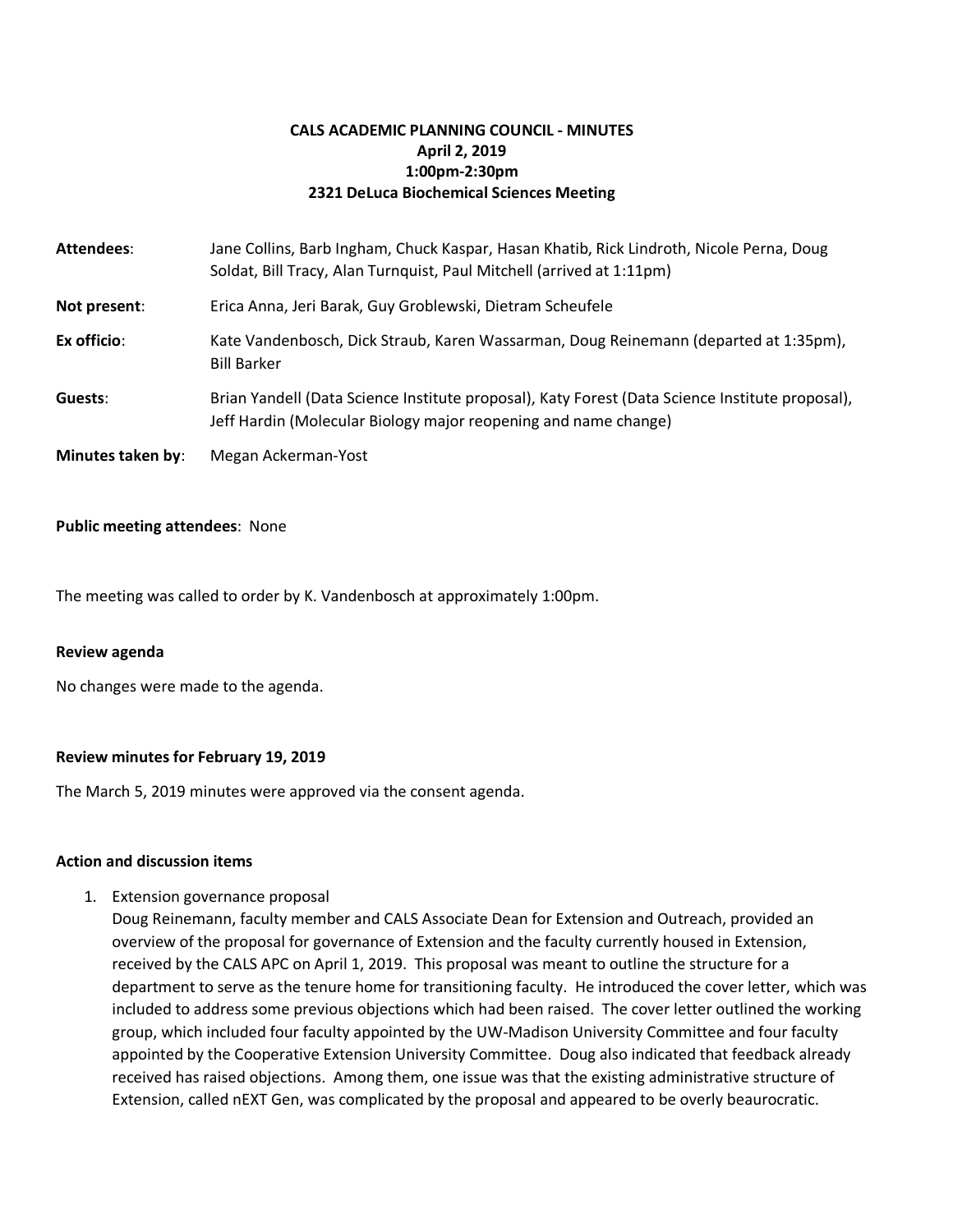- The current proposal defines joint faculty as "all persons who hold the rank of professor, associate professor, assistant professor, or instructor with at least a one-half time appointment in UW-Madison, with a tenure home in a department of another school or college."
- Tenure-track requirements in Extension are different than requirements for the University. The proposal indicates that the Division of Extension could hire and house new tenure-track faculty, which then creates two separate classes of faculty, as transitional faculty would be tenured under the Department of Extension, but new faculty would need to meet the University requirements.
- There are a lot of benefits that departments get from Extension, in addition to the benefits that extension faculty would get from being in a department. The department and college benefit from having extension faculty integrated within the department, and something great would be lost by the segregated proposal.
	- $\circ$  Many research and scientific questions are developed based on the concerns and needs of practitioners and the implications of new laws and requirements.
	- $\circ$  Integrated extension faculty become part of the UW-Madison identity and the identity of the department.
	- $\circ$  Integrated extension faculty provide support to meet the college and state mission.
- Concern that un-integrated new faculty cannot meet the Divisional tenure requirements and hiring new faculty who were not integrated within a department would not be successful long-term.
- Comment: Working group had a very limited time and resources to come up with proposal, and this is what could be done in the time available.
- Comment: it would be beneficial to have a Division and a Department of Extension to provide a home for the tenured faculty, and then provide a year to hammer out the rest of the details.
- Q: is the new ruminant faculty through extension? A: no, they are a CALS hire who would be partially funded from extension, but not hired through extension.
- Q: Does this mean that there won't be any more tenure-track county faculty? A: That was previously decided upon and isn't part of this proposal.

# Kate: major concerns:

- Joint faculty: when faculty are jointly appointed, their salary is split between two entities. If the proposal is requesting joint governance faculty, they should follow FPP. However, it was noted that this might be a misunderstanding of intentions.
	- $\circ$  Suggest clarification of language about what the intention is with regards to "joint faculty".
- Future hires of tenure-track faculty: concerns about hiring new tenure-track faculty in the Division of Extension for a few reasons:
	- $\circ$  heterogeneous group; faculty transitioning now and new future faculty would have different expectations for tenure
	- $\circ$  concern that new faculty would always be better supported by a department, with access to funding, graduate programs, etc.
- Proposed governance and sections are more than required by nEXT Gen and creates a lot of layers between staff and leaders. For example, the proposal has a steering committee for each section to ensure peer review, each with Vice Chairs to serve under the Department Chair.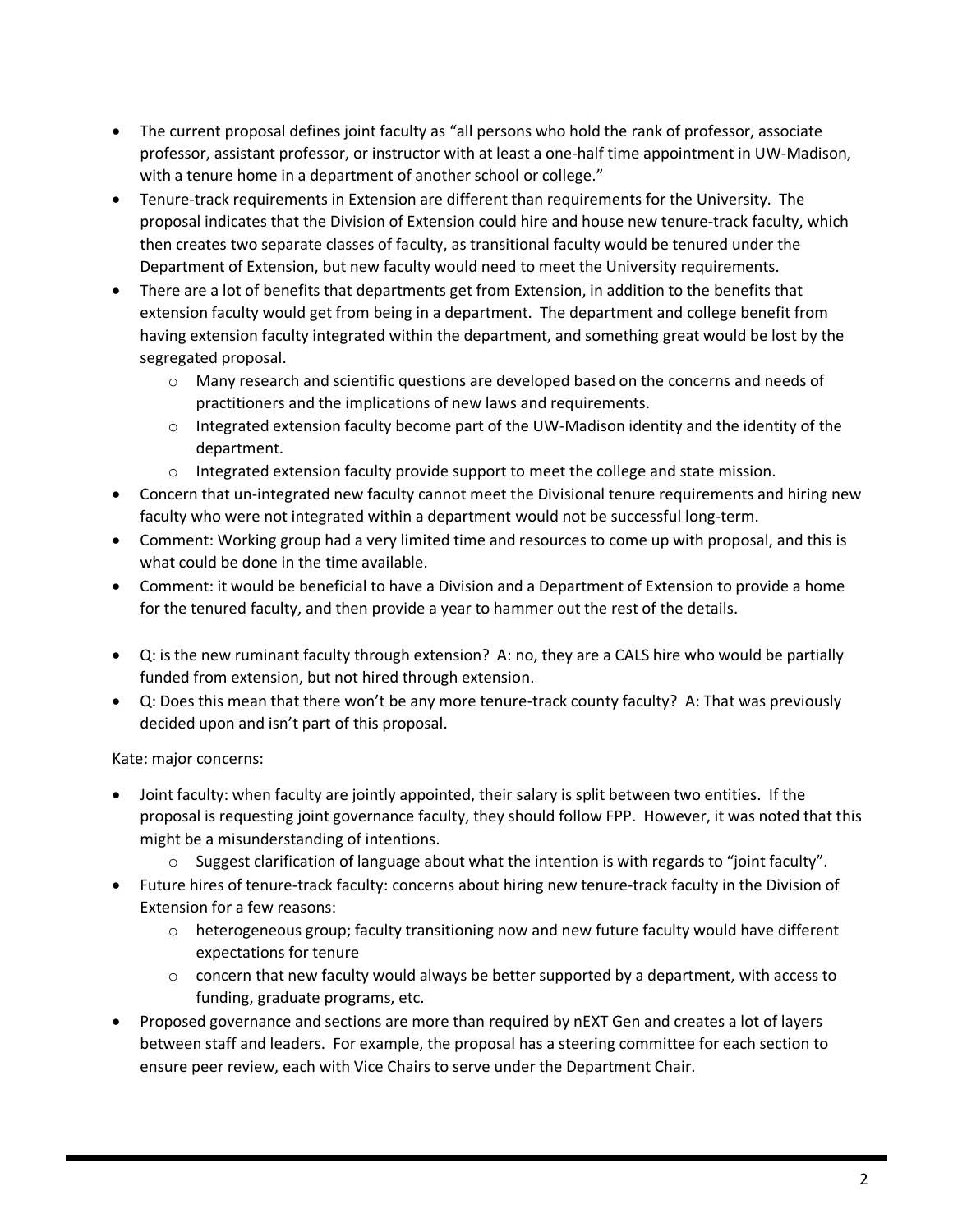- Naming of the educational sections are confusing, as the proposed "UW-Extension Department of Agriculture and Life Sciences" is very similar to CALS. "UW-Extension Department of Environmental Sciences" also is very similar to the Environmental Sciences major.
- 2. Data Science Institute proposal

Brian Yandell and Katy Forest joined the CALS APC meeting to present the Data Science Institute proposal and answer questions. The Chancellor has charged a number of initiatives relative to Data Science, including this Data Science Institute. Data science is reshaping our world and reshaping academia, and data affects every department and disciplines.

Last year, the Chancellor charged a committee to create a strategic plan for creating the Data Science Institute. The plan was developed in the fall and reviewed and approved by OVCRGE in March, and now it will go to UAPC. The Institute will provide collaborations with faculty and enhance prospects for large-scale funding. It will provide opportunities for collaboration and partnerships, but it will not be where data is housed. There are faculty fellows, faculty affiliates, scientific staff, and administrative staff, as well as an advisory board. Expectation of partnerships with research teams. Katy notes that this institution does not eliminate the need for a data warehouse.

- Question: Is this a virtual institute, or is it physical? Response: There is a physical location on Floors 10 and 11 of the McArdle Building
- Question: Would it relocate faculty? Response: No, there would be partial appointments. Grants follow where the work happens, so if the work happens in the department, then the department gets the money, but if the work occurs in the Data Science Institute, then the Data Science Institute gets the money.
	- $\circ$  Comment: It's very difficult to determine where the work occurs, and this is a huge issue.
	- $\circ$  Response: The portion of the proposal regarding grant administration was written by the OVCRGE.
- Question: What's the difference between faculty fellows and affiliates? Response: Fellows are involved in the direction of the institute and have a significant amount of research housed in Institute space. They are appointed by the Institute's leadership in consultation with existing Fellows.
- Comment: Note that the institute will house data scientists. The idea is that this institute would provide the expertise in data science to assist with projects across the university.
	- $\circ$  Comment: Choices would be made about what projects the data scientists would contribute to so that they can build on their experiences and apply that knowledge to the greater University population
- Question: Where does CALS fit in? Response: Think about types of projects that might fit in, not necessarily departments.
- Question: How do you envision how people would receive access to those projects and who would be chosen? Response: The faculty fellows and the leadership team would make those decisions. We would like those people to be chosen based on the needs of the university as a whole so that the data scientists can apply it to a larger picture.
- Question: many new hires have a background in data science how will these new hires benefit from the institute? Response: The Institute wants to increase visibility of resources that are already available at the university. Additionally, new faculty could possibly become faculty affiliates.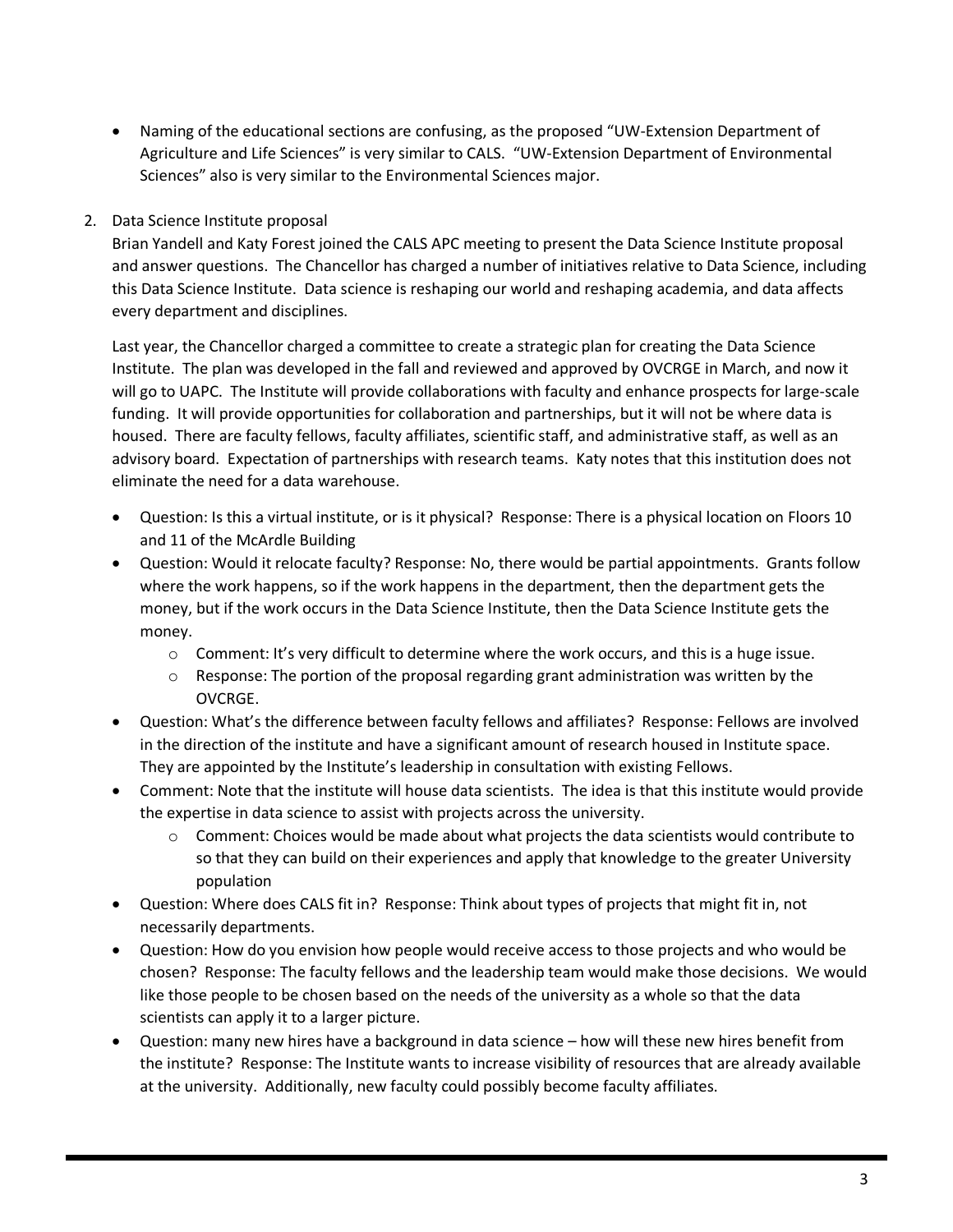Discussion on what should be included in the support letter from CALS:

- It is important that CALS be involved to further the research of its faculty and departments.
- It would be valuable to have more faculty who specialize in data science.
- It can be difficult to find a way to support data scientists and specialists for each department/group, and this institute would solve that problem by providing external support.
- Strongly supportive of having experts to assist faculty who are working with bigger and bigger datasets and could use expertise in how to best utilize them.
- Some concern about divisiveness, and ensuring that CALS faculty involved in the institute are fully involved in their own department. It would be incumbent on the institute to ensure that there are ways to maintain communication for staff/faculty/students that are housed in two places.
- Some concern about accessibility, given that the choices on who becomes a Fellow and who receives support is all chosen internal to the Institute. Would like to see that choices are fair and equitable across the University.
- Suggestion: The Institute should include a metric for success to measure how well the initial opportunities undertaken by data scientists provide transferrable skills and experiences for other projects. The invited guests indicated that there would be a focus on the transferability of learning opportunities in the starting phase to ensure that the entire university population benefits, and this is an important consideration.

# 3. Molecular Biology Major -reopening major and name change

Jeff Hardin joined the CALS APC meeting to present background information and answer questions about reopening the Molecular Biology major and renaming it Molecular and Cell Biology. He provided some background on re-opening the major: The Molecular Biology major pre-dates the Biology major. The major had a 10-year review that raised concerns about the governance of the major and the uniqueness of the major in relation to other majors, including Biology, Biochem, and Genetics & Genomics. The concern by the college was that it was not specific and distinct from these other majors. The recommendation from L&S was that the major be closed unless it could resolve issues related to governance structure and distinctiveness of major. This past year, the steering committee of the major revised the governance to address the concerns. Faculty in the major also reviewed the learning goals and course requirements of the majors, and determined that a name change to Molecular and Cell Biology would better capture the intention of the major to capture the molecular function of eukaryotic cells. Jeff indicated that the faculty in the major felt that this focus differentiates it from the other majors, and the requirement for the Cell Biology course makes it unique.

- Question: It looks like one of the recommendations of the L&S review was to have a named option in the Biology major for Molecular Biology. Was this considered? Response: In order to become a named option, they needed a committed group of faculty. The leadership wanted to continue the long history of having a successful major.
- Question: Could a Biology major take all the required classes for the major? Response: Yes, but the purpose of taking the classes is different because the learning outcomes of the program are different.
- Question: what exactly makes this major unique? If I'm looking at the information, it doesn't seem to be unique. Response: The Cell Biology course is required, and there is a focus on quantitative biology.